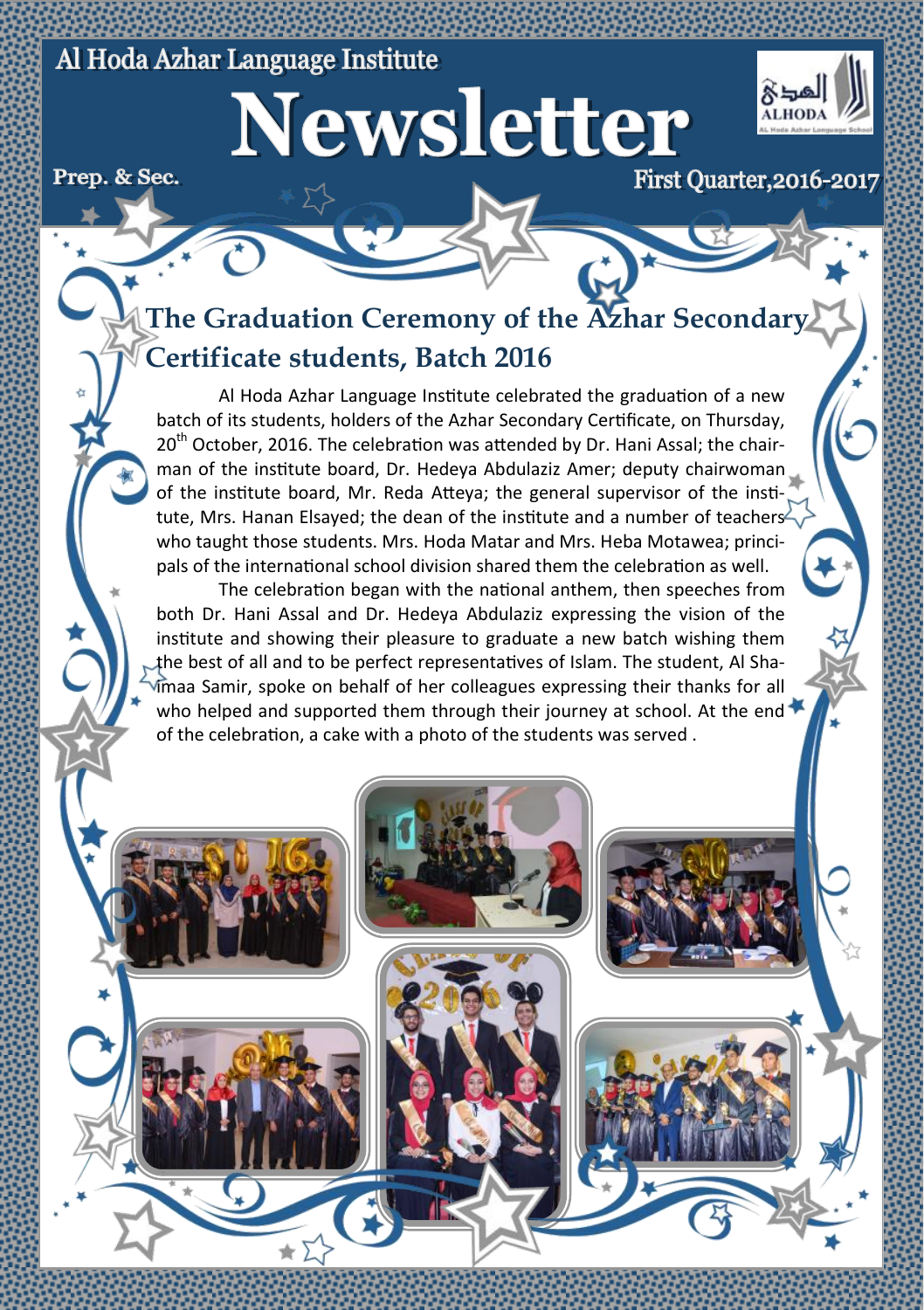# الاحتفال بذكري انتصارات حرب آكتوبر

احتفالا بذكري نصر أكتوبر، استضافت المدرسة القائد اللواء/ نبيل أبو النجا في ندوة حضرها طالبات القسم الإعدادي والثانوي، تعرفن خلالها على العديد من بطولات الجيش المصري الباسل والتحديات التي واجهها و مدى توفـيــق الله لهم ڤـرة الإِعان بالله والثقة في تأييده والبذل لكل غال ونفيس في مواجهة العدو لاستعادة أرض الوطن الحبيب.

地中国



## رحلة الأهرامات و قرية العزبة

قامت طالبات المرحلتين الإعدادية و الثانوية برحلة لزيارة الأهرامات و أبي الهول، و ذلك لمعرفة آثار بلدنـا وتـقــديـر أهميتها في جذب السياح، و أيضاً لمعرفة مدى اجتهاد المصريين القدماء في البناء والعمل لإتمام هذا الحدث مما ايـزيـد من ترسيخ الانتماء الوطني و من حب البلد لديهن. و بعد ذلك قامت الطالبات بالذهاب إلى قرية العزبة، حيث قمن <sub>ع</sub>مارسة بعض الأنشطة و المسابقات بجانب ركوب الخيل و التصوير. و قد استمتعت الطالبات بهذا اليوم الـترفـيـهـي الجميل المملوء بالطاقة و النشاط.



### مسابقة آحسن فصل

تم ترشيح المدرسات لطالبات الفصل الأول الإعدادي للفوز بجائزة أحسن فصل بالمرحلة عن شهر أكتوبر. و تم تشجيع الطالبات على الاستمرار في الالتزام بقواعد الفصل و حسن التعامل. و قد تسلمت الطالبات الكأس في احتفال مفـاجـيَّ مع مديرة المرحلة و جميع مدرسات الفصل.

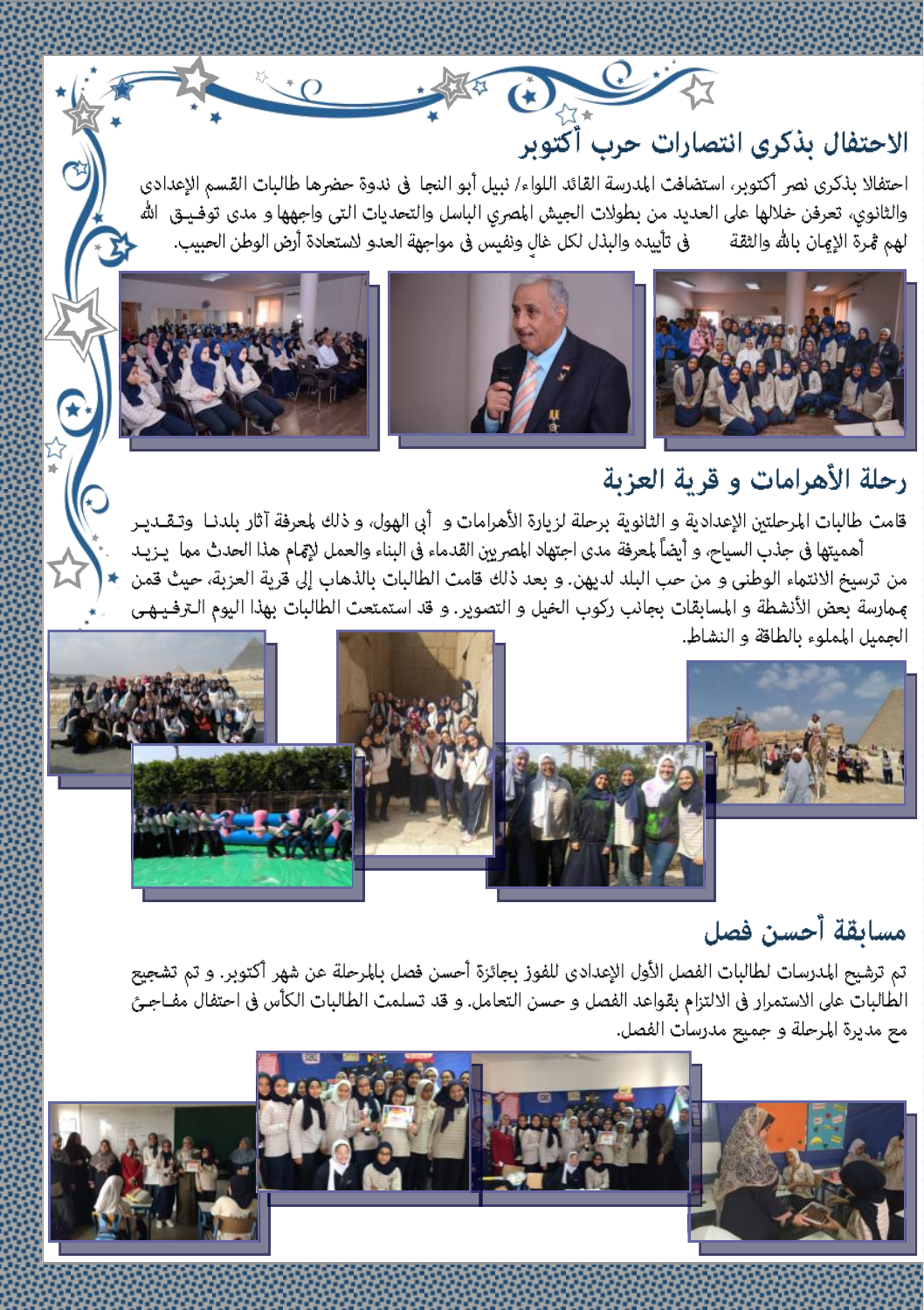### حملة "كلنا نقرآ"

نظراً لمدى أهمية القراءة في بناء عقلية و شخصية الطالبات، بدأت المدرسة حملة "كلنا نقرأ" و فيها تقوم الطالبات بقراءة أي عدد من الكتب سواء باللغة العربية أو الإنجليزية و تسجيلها فى "سجل القراءة". و قد شجعت المدرسات طالبات كل فصـل بعمل مكتبة داخل الفصل تحث إشراف المدرسات حتى يتمكن من مشاركة الكتب المختلفة. و سيتم عمل احتفال في نهـايـة العملة و توزيع جوائز على الطالبات اللآتى قمن بقراءة أكبر عدد من الكتب و توزيع الجوائز عليهن.

### معرض الكتاب

تضامناً مع حملة "كلنا نقرأ"، قامت المدرسة بعمل معرض للكتاب بالتعاون مع "دار نهضة مصر" و "دار البلسم" لــلـنـشر و قد عرضت الدارين الكثير من الكتب المناسبة للمراحل العمرية المختلفة و بأسعار مخفضة. و قد كان الإقبال على الكتب رائع من قبل الطلاب و المدرسين.



#### أنشطة مادة القرآن الكريم و تجويده

تم عمل العديد من الأنشطة في حصص القرآن الكريم و التجويد حيث تساعد هذه الأنشطة الطالبات على استيعاب المعلومات بطرق مشوقة و مبسطة. فقد قامت طالبات الصف الأول الإعدادي بعمل نشاط ٍ عـن قصـص الانـبـيـاء المذكورة في سورة هود. كما تم أيضاً عمل حصة رائعة لمادة التجويد في معمل الحاسب الآلي حيث قامت الطــالـبــات مِراجعة بعض أحكام التجويد من خلال عمل مسابقة بينهم باستخدام تطبيق "Kahoot" أحد تطبيقات الإنـترنـت. و قد كانت تجربة ممتعة للطالبات و تم فيها التدريب على المادة بطريقة رائعة. كما قامت الطالبات بعمل نشـاط حيث جلسن على شكل دائرة في الملعب و قامت الطالبات بالتبادل بالتعبير عما في داخلهن من خلال مناقشة نقطتين هامتين هما (أنا أحب أو أشكر) و (أنا لا أحب أو أرفض). و قد أعطى هذا النشاط طاقة إيجابية و راحـة نـفـسـيـة للطالبات.